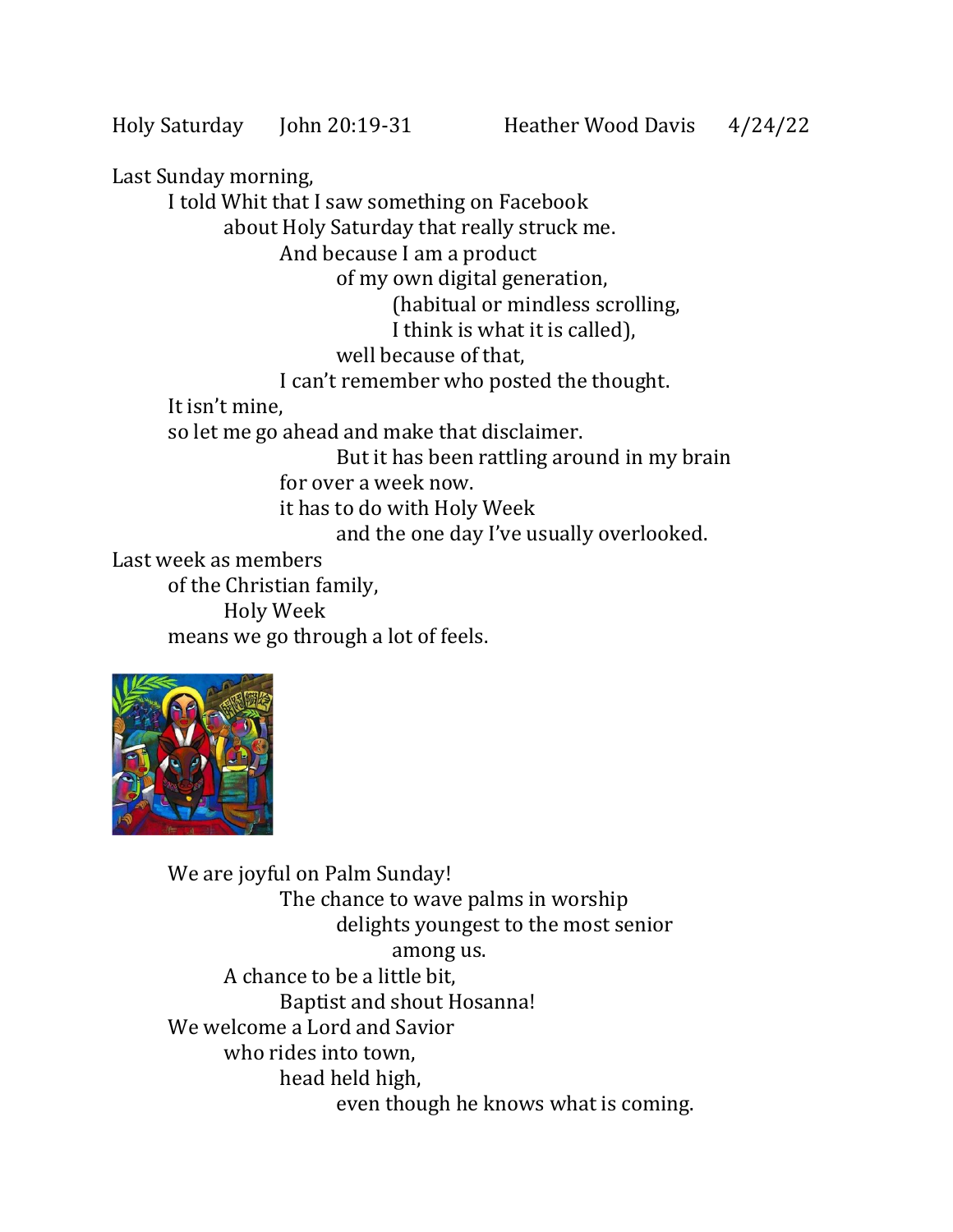Then the week settles down and things are relatively quiet until we get to Thursday.



We come to Maundy Thursday, named for the Latin word for Jesus's new commandment given in the John's gospel, "I give you a new commandment, that you love one another. Just as I have loved you, you also should love one another." Of course, it isn't really a new commandment per say —in Deuteronomy Moses relayed God's instruction to Israel that loving one's neighbor as you might love your own self was second only to first loving God.

But Maundy Thursday is where Jesus washed the feet of his disciples. Dirty, smelly feet. I haven't washed many feet, in a church setting but I can tell you that it is an intimate and holy thing. In seminary I attended Central Presbyterian in Atlanta and each year for a while, they would host a foot washing service on Maundy Thursday. Mostly for the folks who slept in and around the church; Central is located right across the street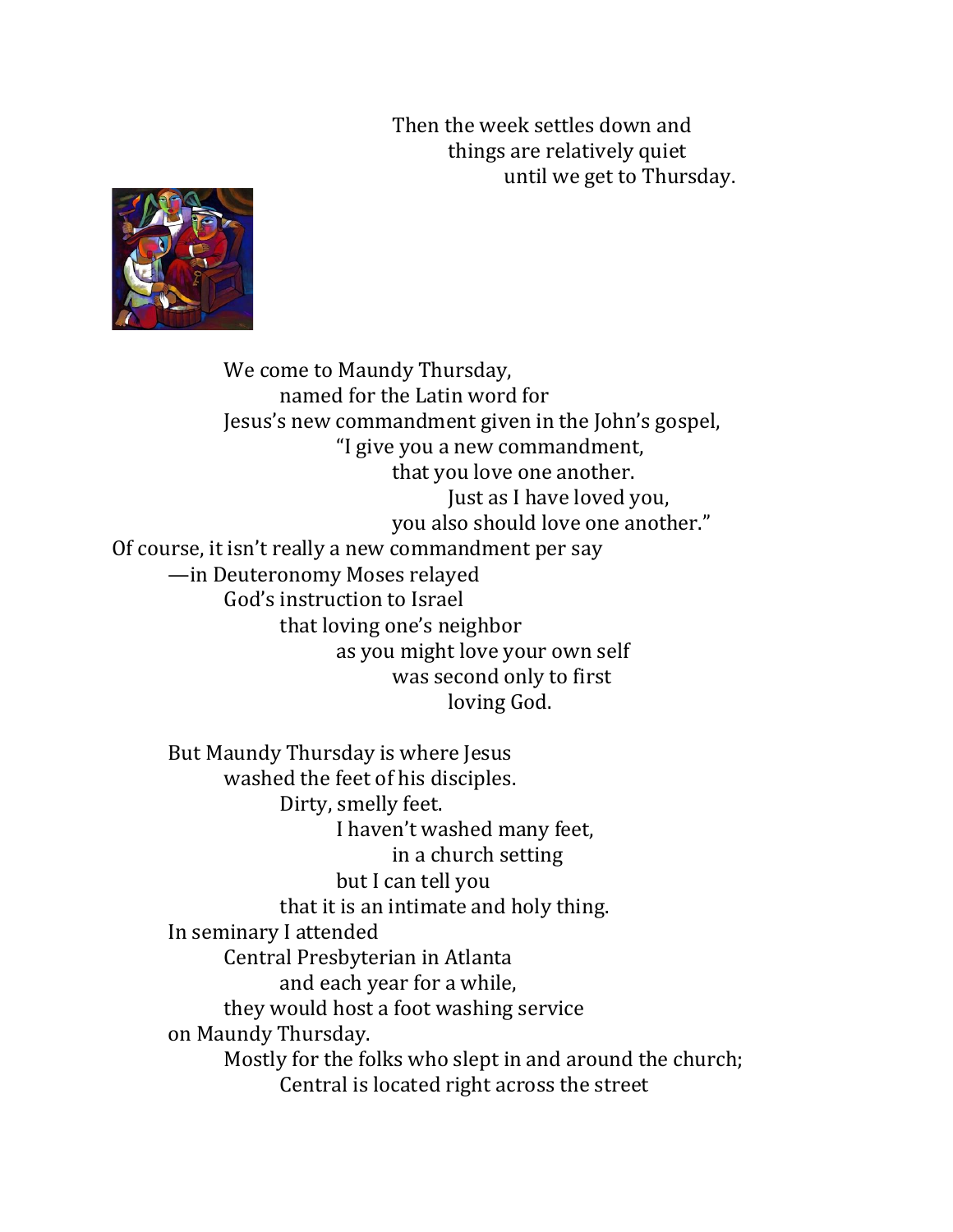from the capital building downtown and they run a day care and shelter out of their church buildings during the week.

Washing the feet of someone who does not have access to regular showers or even toenail clippers; washing the feet of someone who has holes in their shoes and socks …well, to say it was intimate and holy is only the tip of the iceberg. It doesn't feel as humbling when my kids have been playing outside all day and come in the back door, feet blackened with dirt and grim. But washing their feet is a holy thing too.

The disciples and Jesus share a meal on Thursday, a Passover meal of some sorts. There isn't much known about how Jews in the first century would have celebrated this event in their homes. The tradition of a Seder meal didn't come for many years after Jesus' death and resurrection.

But Jesus says he eagerly wants

to celebrate this holy remembrance with his friends. He wants to be at the table with them.

Going back to Palm Sunday it is joyful, but mixed with a slight anxiety. By the time we get to Thursday a more sober mood takes over as the anxiety of what is coming next builds.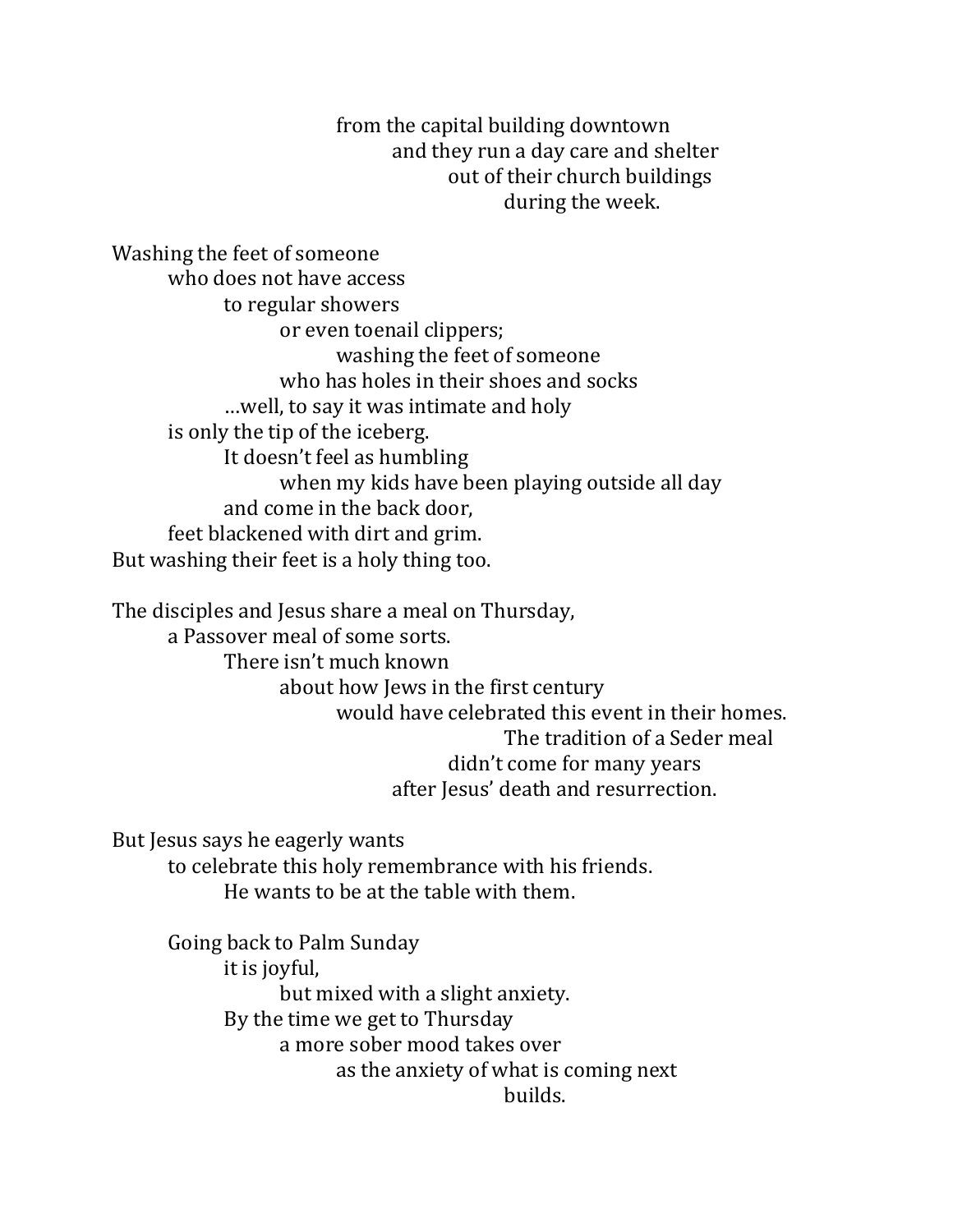Because we know what is coming.



Friday is full of sorrow and grief. Friday is day of deep death. We witness what humanity, is capable of, when it comes to perfect goodness and love. We encounter it and cannot tolerate it. We have the capacity to overlook things like a murderer, an insurrectionist, a thief, but to look at the goodness and love that turns our systems and politics and religion on its head… we have within us the power to pin that love and goodness to a cross and put it to death. And then we bury it, thinking we've done what is best.

Friday is heart-breaking. It is soul shattering.



But then we find ourselves on Sunday again! And on Sunday! It is a joy beyond joys!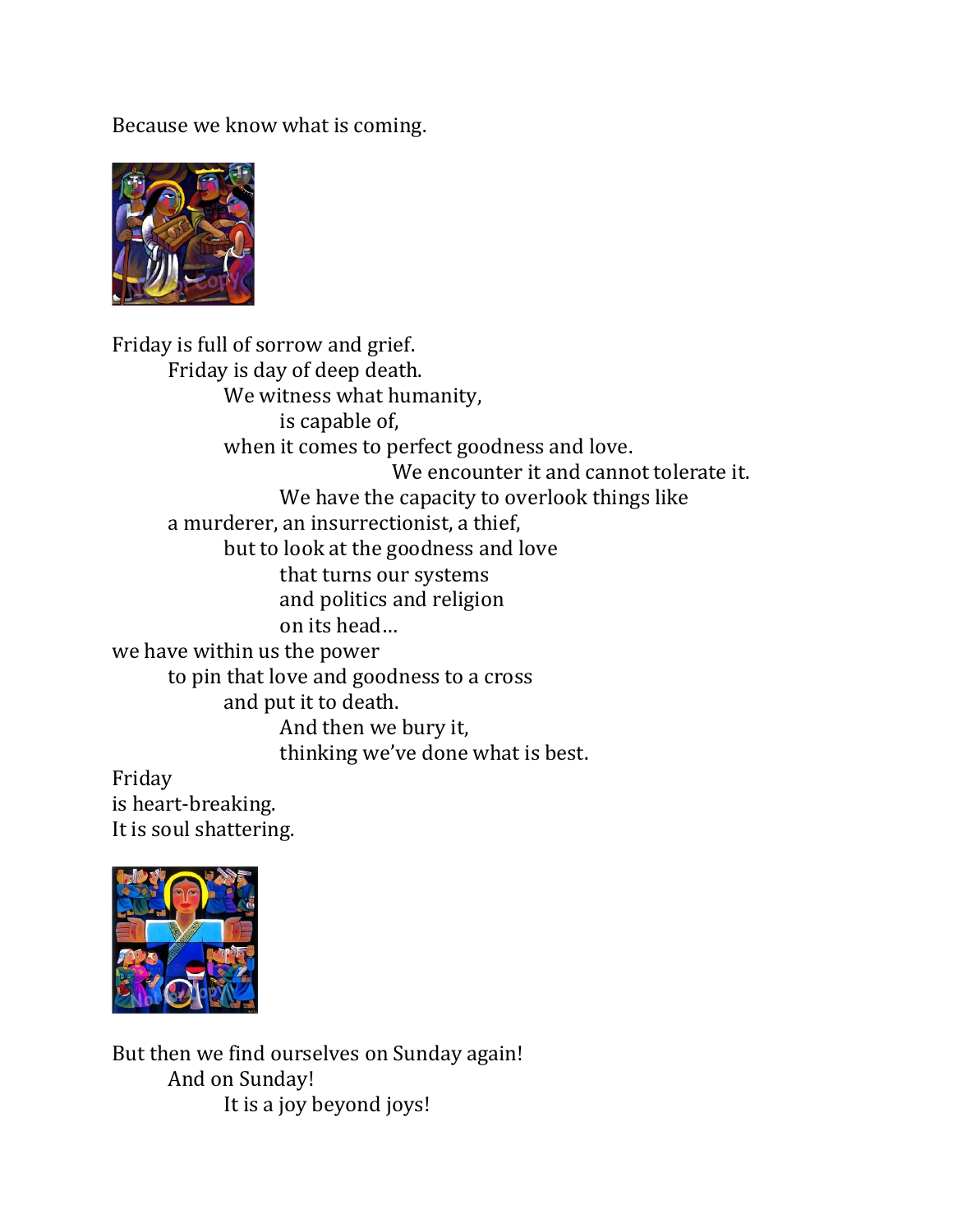The joy of Easter morning, in the columbarium —hope that next new minister is ready to get up early next year —I'm sure we woke up downtown with our singing and praises! Easter morning of birds, flowers, and spring! Easter morning joy where even I can't get through a 'Jesus is on the loose!' without getting chocked up.

Seeing families and friends, joy!

Hearing us all sing our alleluias, joy!

Proclaiming the day doesn't belong to Caesar or Pilate,

or any empire or nation; claiming the day belongs to the God, joy!

Singing the hallelujah chorus at the close of worship, joy!

Eating deviled eggs with bacon and jalapeño, joy!

Okay maybe that's just my family, but if you need this joy in your life talk to (my mother-in-law) Kathie.

See? Such an exhausting week of emotions. Up and down! And back up again.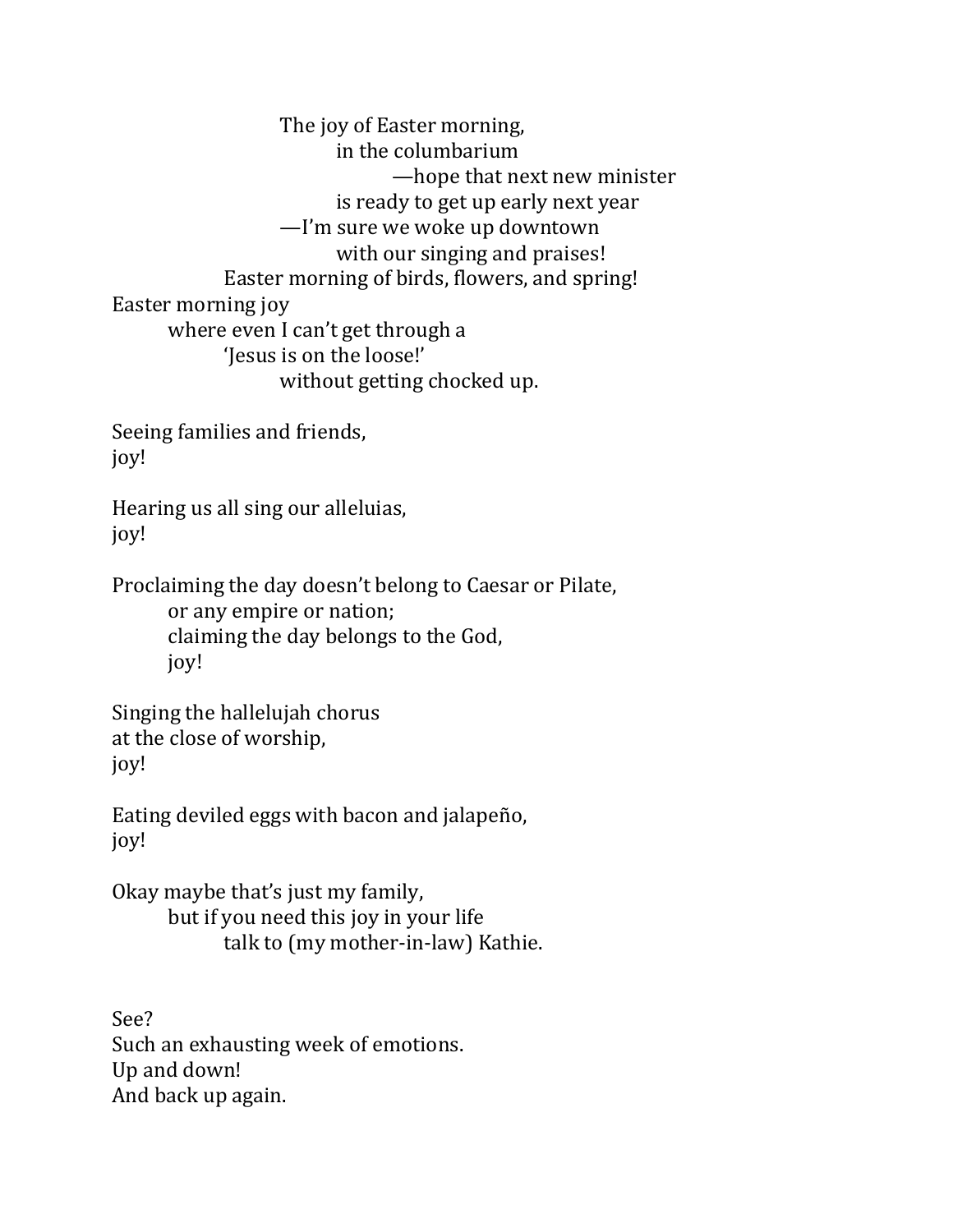But here's the part I'd never really given much thought. We've skipped a day in there, when it comes to the holy drama and that's what I'd like to call attention to.



Holy Saturday.

The silence and waiting of Holy Saturday. The in-between-ness of Holy Saturday. Years ago, at a presbytery meeting I heard Rev. Michael Bailey, who was at 1<sup>st</sup> Pres. Morganton at the time, give the best and only sermon I'd ever heard on Holy Saturday. If anyone else was there, maybe now the sermon count is up to, two.

It was a Holy Saturday thought that stopped my scrolling last week on Facebook. Saturday that odd and sometimes overlooked day, tucked in between the emotional spectacle of Easter.

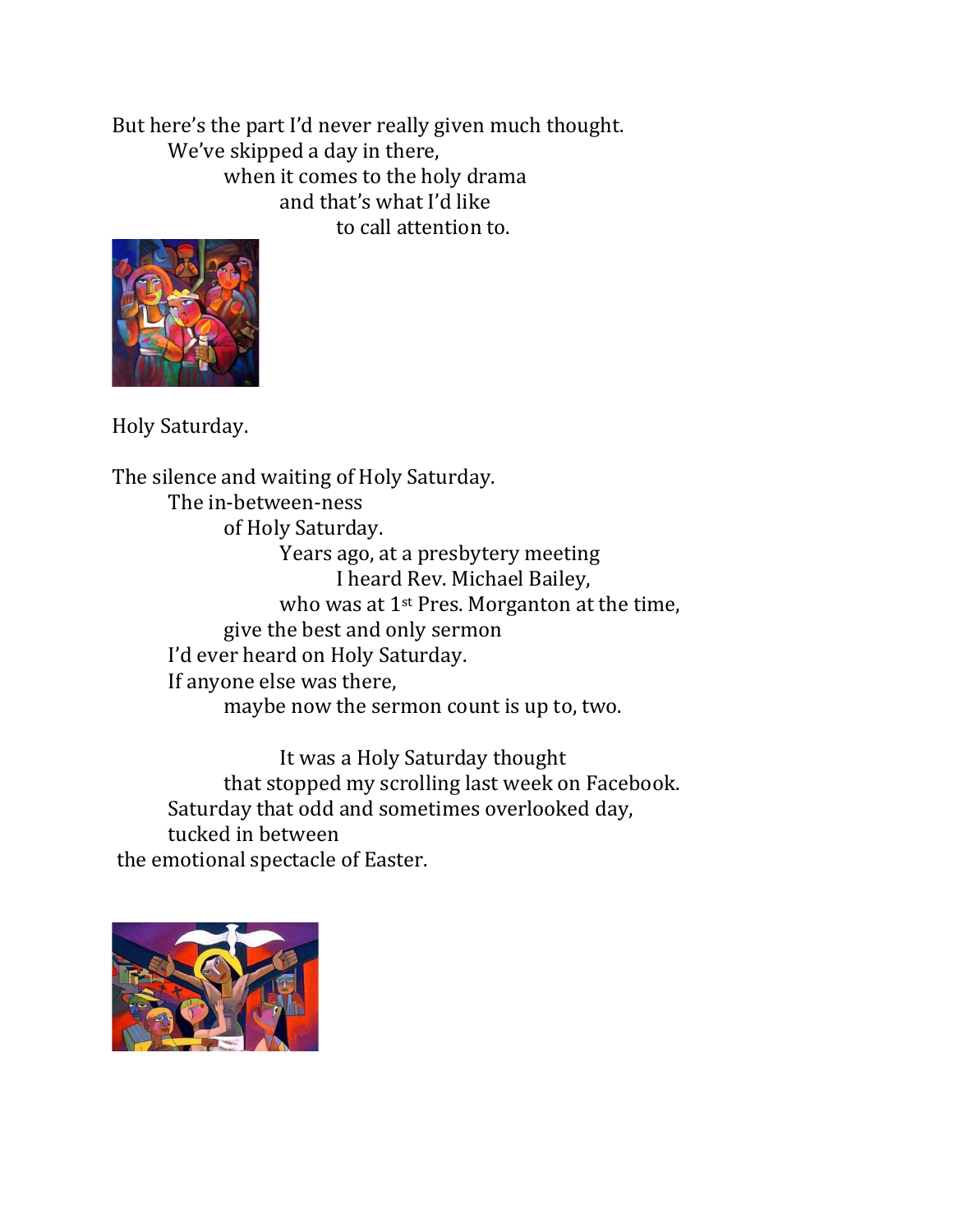This thought on Facebook<sup>1</sup> basically said,

we don't spend the majority of our lives

in the valleys and depths of sorrow

that belong to Good Friday.

This doesn't mean

that there are not moments

of deep sorrow in our lives.

This doesn't not mean

that we don't experience

the grief and pain of death in our lives.

No, Good Friday

means we know there are those aching places in our hearts. We know intimately those troubled places in our life's journey. Good Friday means God knows what those places and times, moments and years feel like too.

But we don't spend most of our lives in that kind of sorrow and grief.



Nor do we spend the majority of our lives on the mountain tops of joy that mark Easter Sunday.

> This doesn't mean that there aren't moments of pure unadulterated joy, when new life is born, and we now can't imagine life without it.

<sup>1</sup> https://www.facebook.com/FrJamesMartin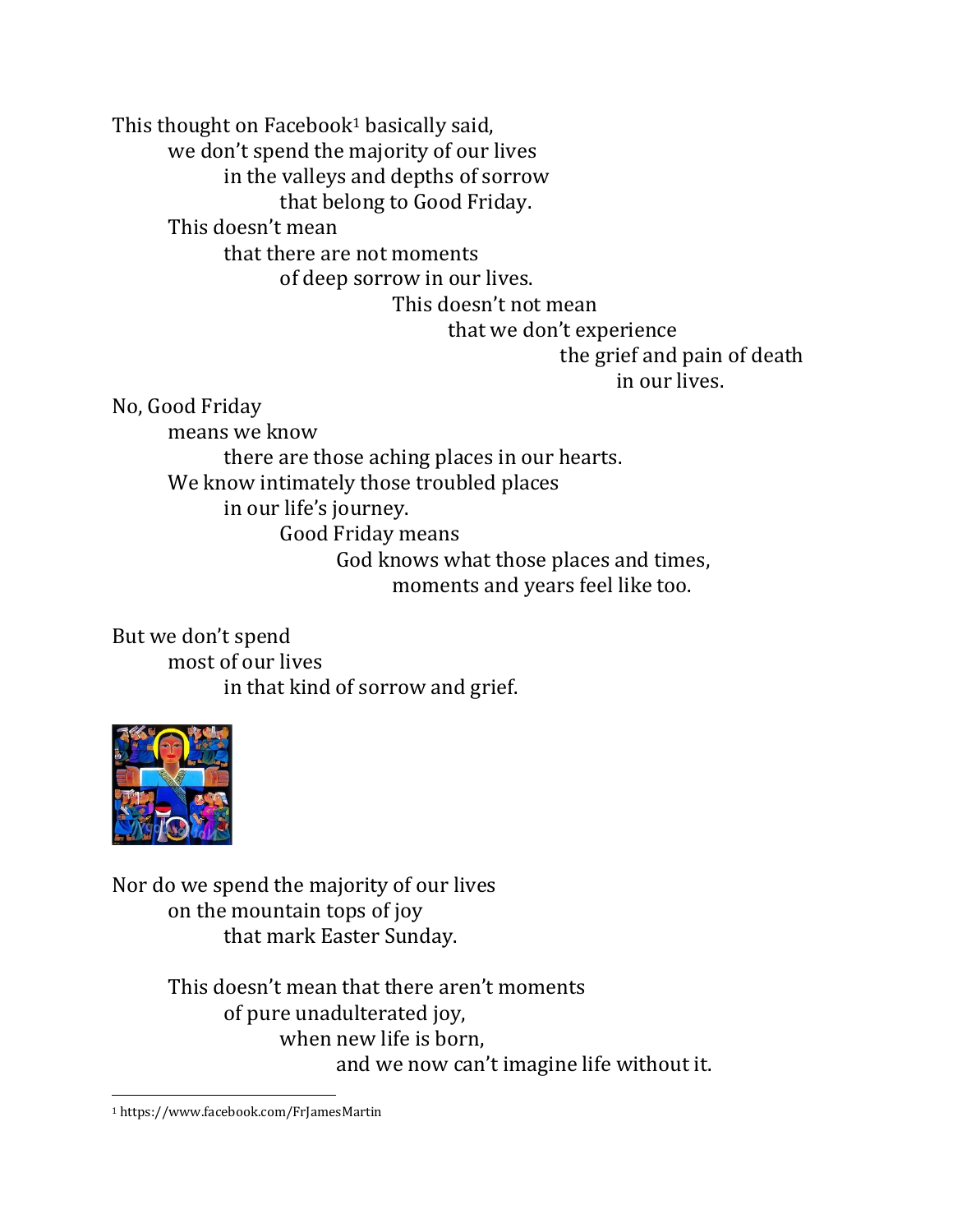Moments of elation where our hearts sing, and we know we are changed for the better.

> No, Easter Sunday reminds us that joy is woven into the fabric our lives and that we are meant to celebrate and enjoy life here and now.

Remember that early church father who famous quipped, "The glory of God is a human being fully alive!" Yes, we are meant for joy. Easter Sunday reminds us that our God lives for our joy to come alive.

But we don't spend most of our lives in that kind of excitement and joy.

So where do we spend most of our lives?

Maybe when spend it in moments of Holy Saturday. I think we live out our days between the valleys and mountain tops. Doesn't that strike your heart as true? Imagine if you will for a moment, what we do on that Saturday. Or try and think back to what you did last week.

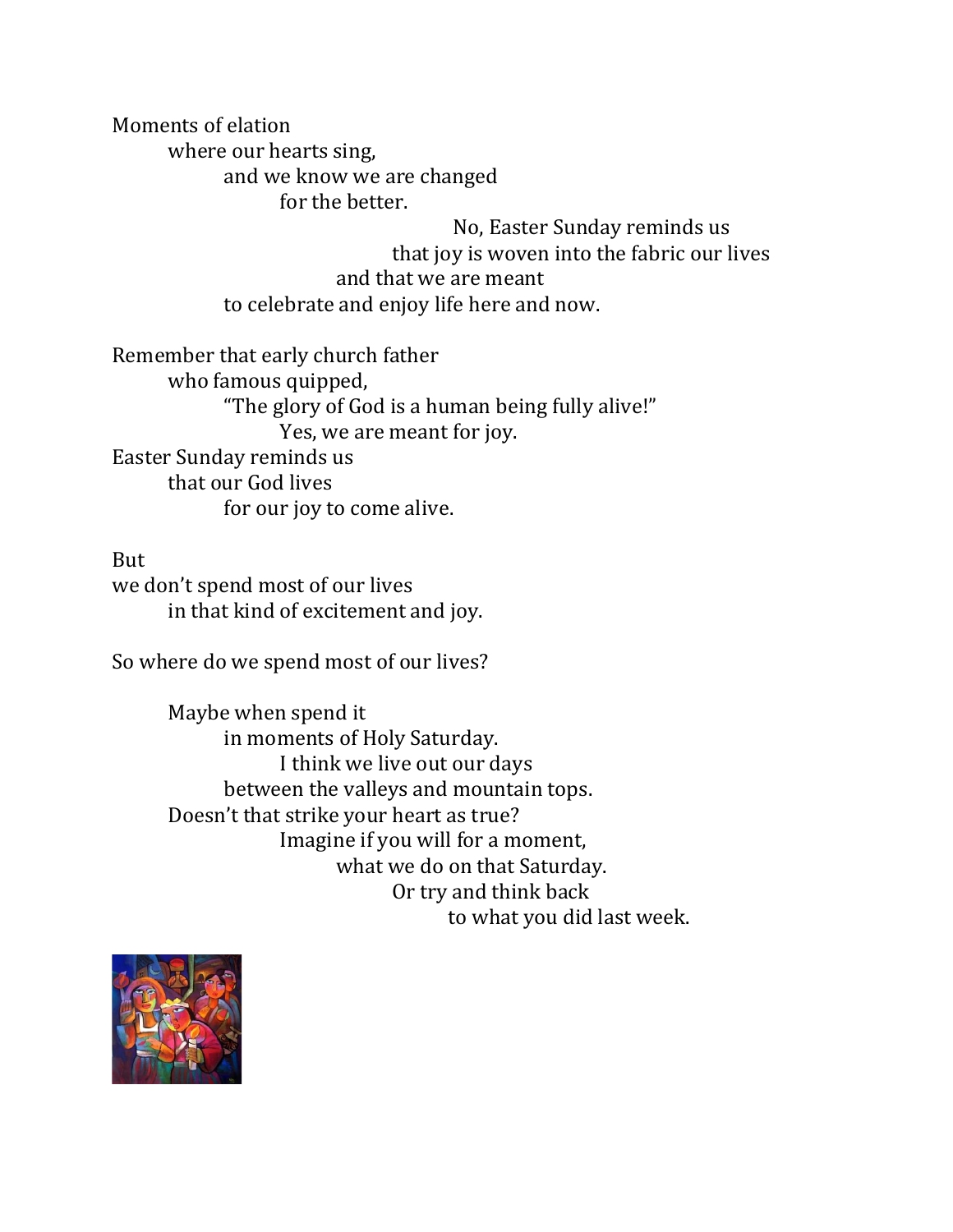Just like the disciples waiting, sometimes listening in silence for a stone to finally roll away —doesn't that feel a lot like wondering if you should take that new job, that new position in the company, or that waiting for the acceptance letter in the mail from the school you really want to go to? Or maybe the waiting is less silent but just as active? I doubt many of us kept a solemn vigil last Saturday. We knew what Friday meant and what Sunday would bring, but we likely didn't sit and fast on Holy Saturday. We waited. We did not sit in the grief of Friday. But we also did not give our hearts to the joy of Sunday yet either. Saturday, we waited. We ran our errands. We made marinated the lamb or ham or the tenderloin. We made sure we had enough chocolate eggs or jellybeans or quarters, to go inside those plastic eggs. We waited. Just like Whit quoted last week —we usually think in terms of only Friday and Sunday when it comes to Holy Week remember when he used Tony Campolo's words, "It's Friday but Sunday's coming!" This colors our waiting every year. And because Saturday feels like normal

we might skip over the significance of holy waiting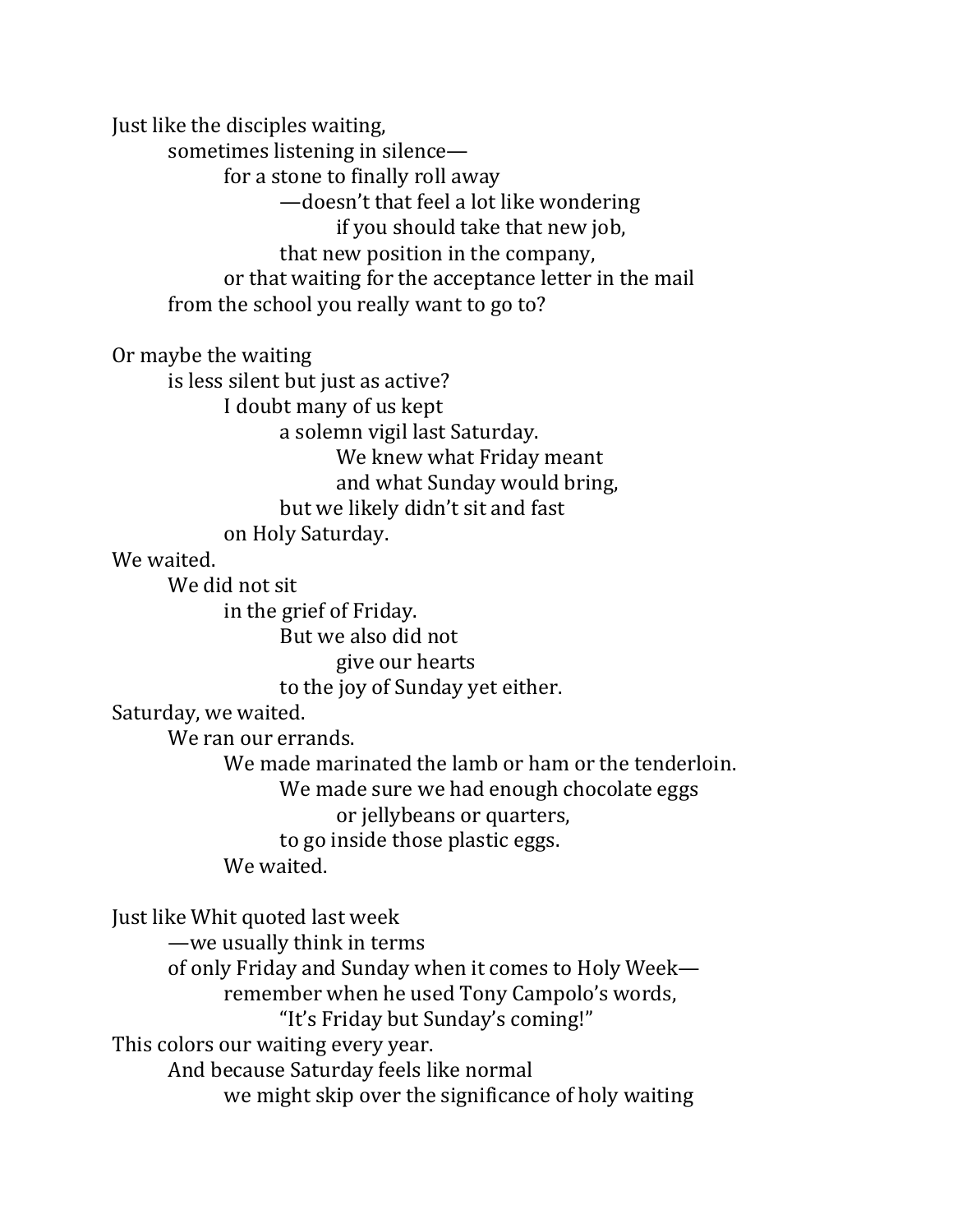## to our own detriment.

I'm not sure the disciples on that first Holy Saturday knew they were waiting. I think they may have thought that it was over.



The gospels don't tell us what happened between Friday and Sunday. But we can guess that they grieved heavily. And we know at least one thing: there is a small detail, that I have consistently missed, in the very first lines in our scripture passage—on that is read just about every year on the Sunday after Easter —church historian and theologian Diana Butler Bass points it out.

The first lines of this story from John this morning are, "Later that evening, on the same day, the disciples were locked inside for fear of the Jews." We've heard sermons before on this. Especially the fear part. I've probably preached a few myself. But Diana Butler Bass notes something behind those words: something that she'd never pondered before in the story. Namely, that after the horror and pain of Friday the disciples made their way back to where they felt comfort, safety, and love. They went back to the house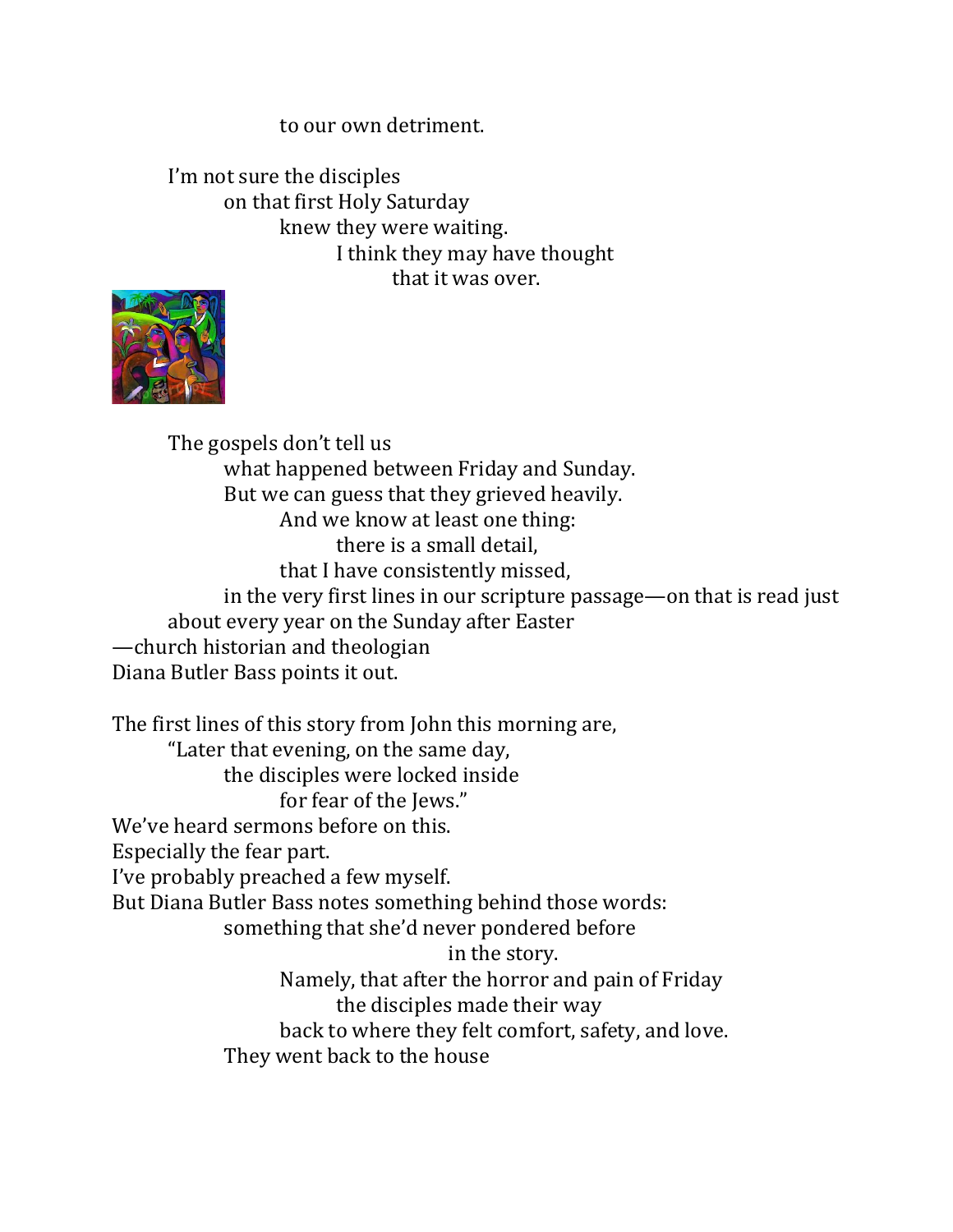where they had met.<sup>2</sup> They didn't return to lake or shore —that comes later in the story. They didn't go back to Golgotha, the place they last saw Jesus. Most of them didn't even go to the cemetery —only the women were brave enough for that …but that's a different sermon altogether. Instead, the disciples went back to house, to the table, the place where they'd shared that last meal and had their feet washed. That's where they waited. I think it's a good guess that the disciples spent Holy Saturday around that table. Wringing their hands and drying their tears. They spent time around that table trying to make sense of what seemed impossible. It is true, the story tells us they were scared and had locked themselves inside and I can't say I blame them. I'd have been scared too. But in their fear, they return to the places where they experienced that perfect goodness and love.

They return to the house and table. And on that first morning, when Mary and the others —depending on which gospel you read when she came back saying that Jesus had been raised don't you picture her

<sup>2</sup> https://dianabutlerbass.substack.com/p/the-holy-thursday-revolution?s=r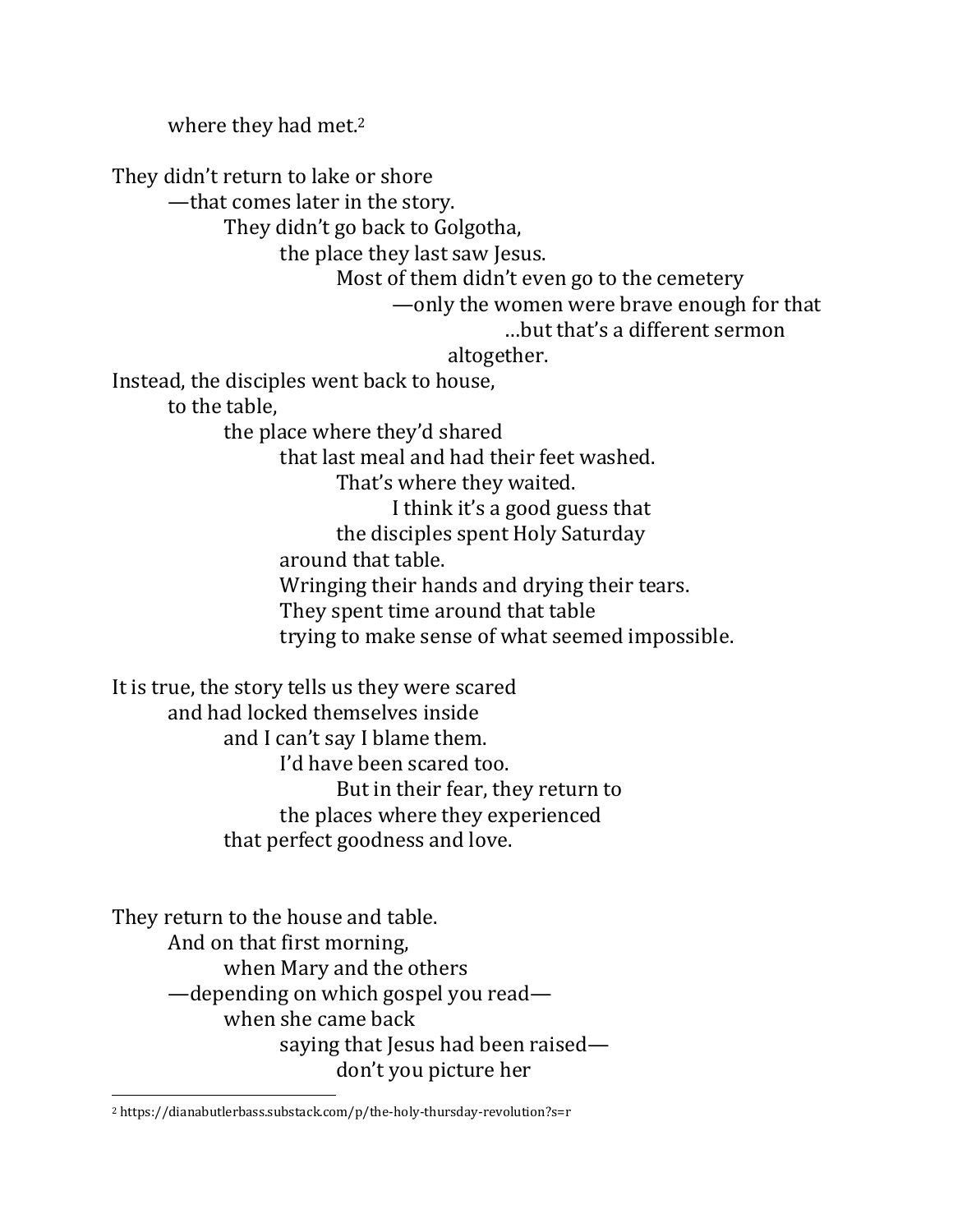bursting into the house, to find the disciples looking bleary eyed with exhaustion, sipping their morning coffee around the table?

Bass writes, "In the wake of Jesus' execution and the strange reports from Mary Magdalene of Jesus in the garden, the frightened disciples had gone back to the upper room. Perhaps to grieve, perhaps to remember, perhaps to await what they thought would be their own arrest. But they had gone back to the room with the table, their last gathering place."<sup>3</sup>



Perhaps it should not be lost on us, that here we are again in this place. I know not all of us are here, some of us are on a vacation or break, some of us worshiping under the great cathedral of the sky on a beautiful day like today. But hopefully most of us will return here in the coming days and weeks.

Because this is just one place of that Holy Saturday of waiting.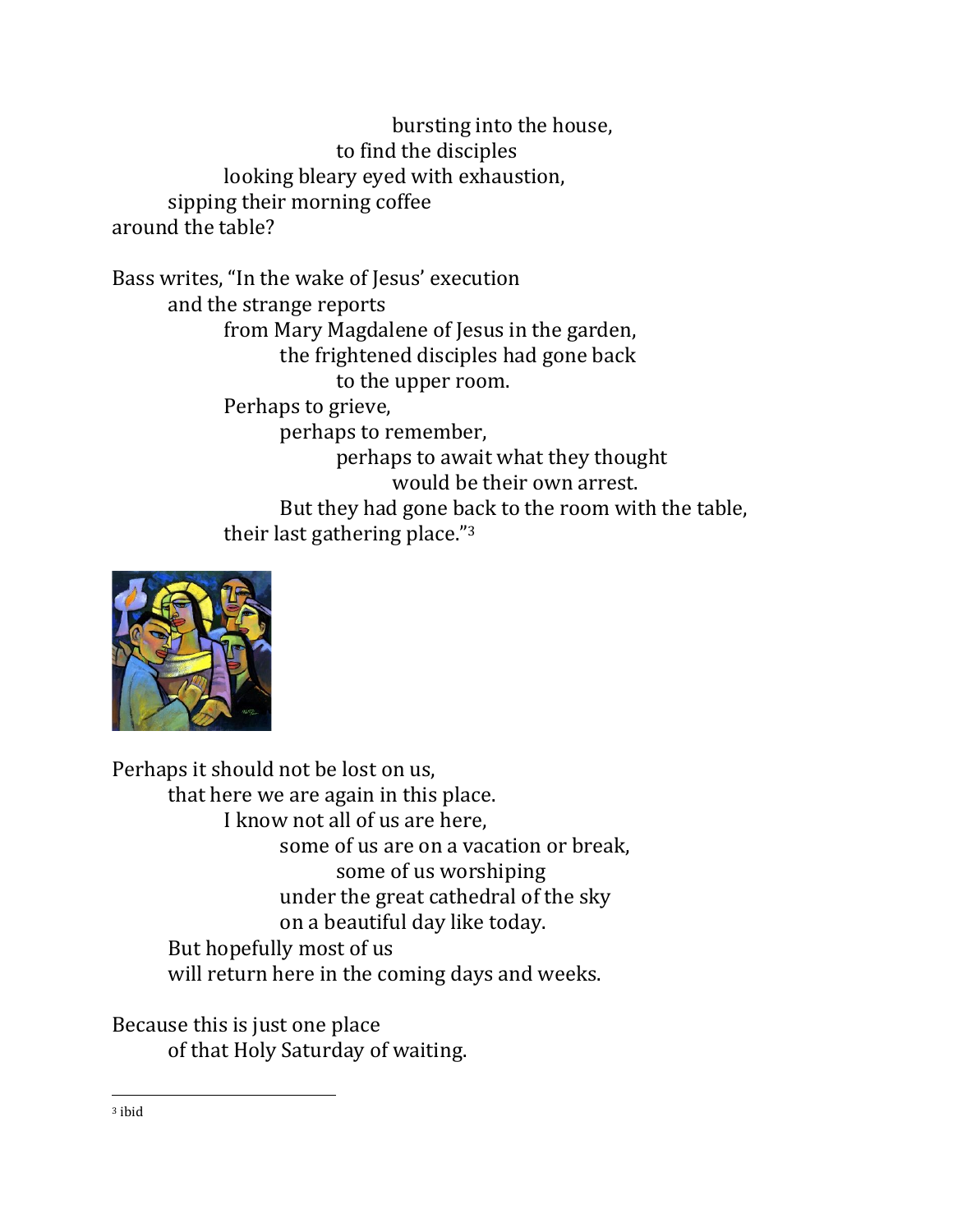'It is a Christian waiting we call hope.

It is an active waiting.

Holy Saturday waiting

is active waiting

that knows that even in the worst situations,

even in the darkest times,

our God is still powerfully at work.

Even when we can't see it [because of fear, anger, pain, or grief] even when we can't see God at work clearly in the moment.'<sup>4</sup>

So, when we as members

of the Christian family wait,

when we ponder what Good Friday teaches us

and what Easter Sunday promises us,

I think we find that

we spend most of our lives waiting and living in that active hope, which brings us back to this house and this table.

The cross teaches us much

and reveals our worst.

The empty tomb promises us life and reveals God's best.

But the table in our house

sustains our everyday

—the days we live in between Good Friday and Easter Sunday

—the table of hope,

the table of waiting,

the table of Holy Saturday.

Because we know the story,

the table, the house of God

is not a bad place

<sup>4</sup> Father James Martin, S.J.